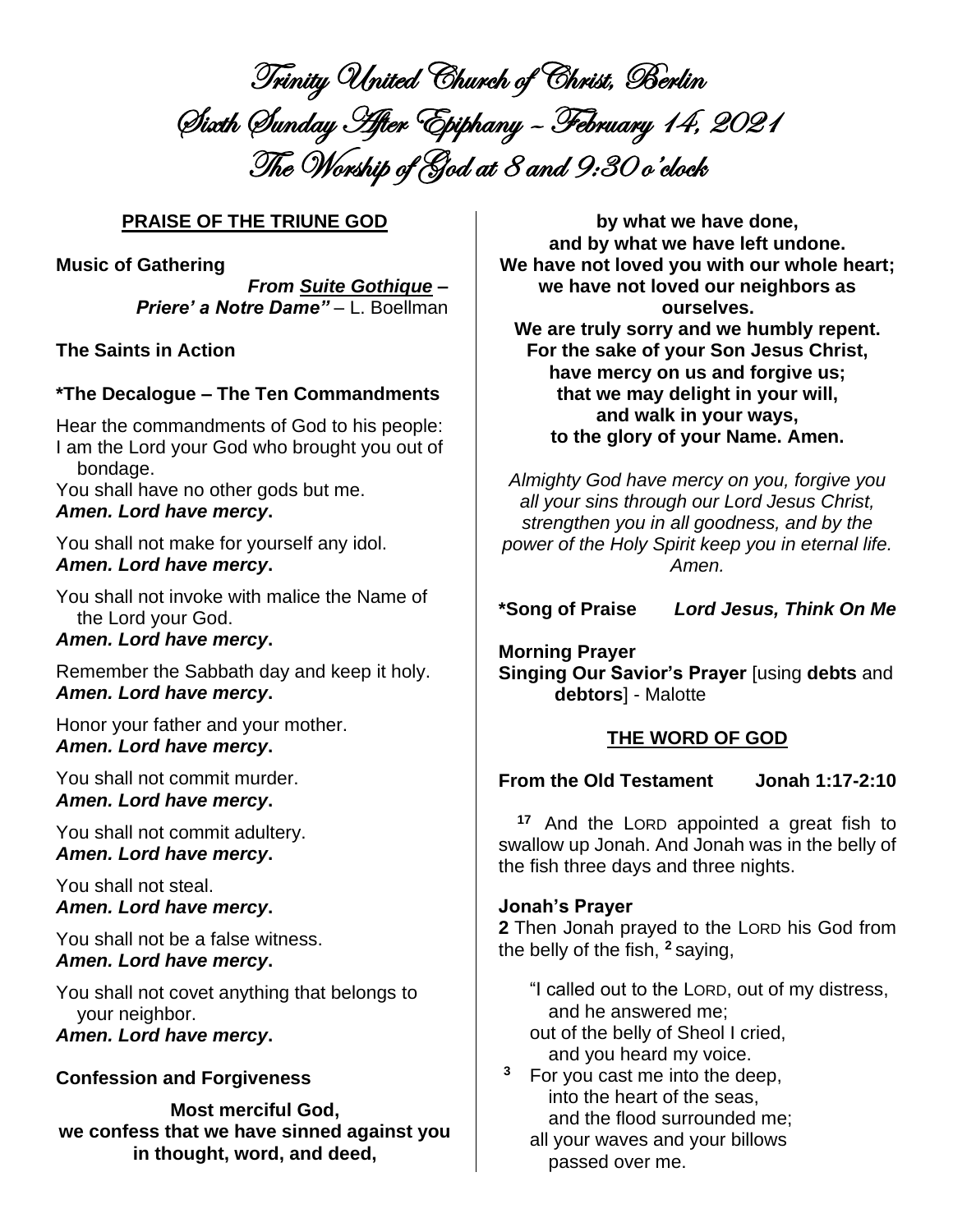- **<sup>4</sup>** Then I said, 'I am driven away from your sight; yet I shall again look upon your holy temple.'
- **<sup>5</sup>** The waters closed in over me to take my life; the deep surrounded me;

weeds were wrapped about my head

- **<sup>6</sup>** at the roots of the mountains. I went down to the land whose bars closed upon me forever; yet you brought up my life from the pit, O LORD my God.
- **<sup>7</sup>** When my life was fainting away, I remembered the LORD, and my prayer came to you, into your holy temple.
- **<sup>8</sup>** Those who pay regard to vain idols forsake their hope of steadfast love.
- **<sup>9</sup>** But I with the voice of thanksgiving will sacrifice to you; what I have vowed I will pay. Salvation belongs to the LORD!"

**<sup>10</sup>** And the LORD spoke to the fish, and it vomited Jonah out upon the dry land.

## **\*Affirmation of Faith The Apostles' Creed**

**I believe in God, the Father Almighty, creator of heaven and earth. I believe in Jesus Christ, his only Son, our Lord, who was conceived by the Holy Spirit, born of the Virgin Mary, suffered under Pontius Pilate, was crucified, died, and was buried; he descended into hades. On the third day he rose again; He ascended into heaven, is seated at the right hand of the Father, and will come again to judge the quick and the dead. I believe in the Holy Spirit, the holy catholic church, the communion of saints, the forgiveness of sins, the resurrection of the body, and the life everlasting. Amen.**

# **Proclamation of God's Word "PD"** *Jonah: God Help Me, PLEASE!*

**\*Hymn** *Open My Eyes, That I May See*

## **\*Dismissal with Blessing**

*Now unto Him who is able to keep you from falling. To make you stand in His presence blameless and with great joy. To the only God our Savior, Jesus Christ our Lord. Be the glory, and the majesty, dominion, and authority. Both now and forevermore, Amen.* **Give Him the glory, and the majesty, dominion, and authority. Both now and forevermore, Amen!**

## **\*Going Forth**

#### *+ + + + + + +*

*We Welcome You. . . If you are spiritually weary and in search of rest, if you are mourning and you long for comfort, if you are struggling and you desire victory, if you recognize that you are a sinner and need a Savior, God welcomes you here in the name of Christ. To the stranger in need of fellowship, to those who hunger and thirst for righteousness, and to whoever will come, this congregation opens wide its doors and welcomes all in the name of the Lord Jesus Christ.*

**Food Pantry Souper Bowl Contest –** The Berlin Food Pantry has extended their competition deadline to TODAY for Trinity to receive gifts to support the Food Pantry. We've been the "large church" winner for many years! This year in memory of Lester Coslic, let's be generous in thanksgiving for all of his work at the start of the pantry and take home the prize! [PD]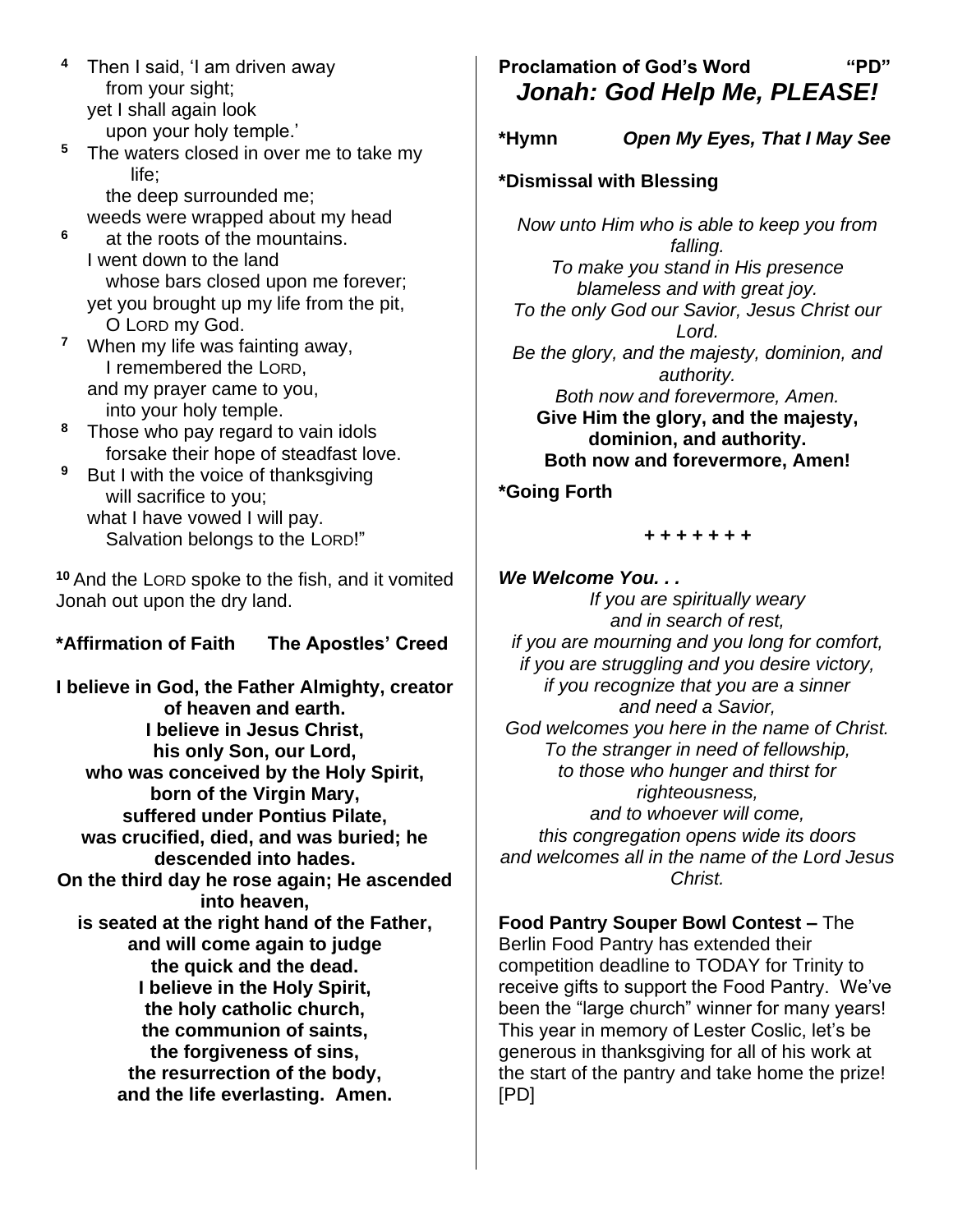## **Ash Wednesday – February 17th**

Lent begins this Wednesday. We will use the Preparatory Service once again on Ash Wednesday. Instead of receiving ashes this year – a Lenten Blessing will be offered at the appropriate distance! Worship will begin at 7:30 p.m. in our sanctuary.

**Lenten Holy Communion** will be celebrated next Sunday at both services.

## **Penn West Conference Lenten Benevolence**

**Mission** – The Conference Board of Directors has endorsed a Benevolence Mission of retiring medical debt for those in financial need in our region. The request is for every church of the Conference to provide a gift of \$250.00 at the least with a total of \$15,000 being raised which will retire \$1.5 million dollars of medical debt through a program that purchases debt from hospitals and assists those in need. You may mark on your Giving Envelope "Penn West" and your gift will be credited to this request. We will receive gifts through Easter Sunday here at Trinity.

## **The Annual One Great Hour of Sharing**

Offering will be received during March. Offering Envelopes will be available at the end of February.

**Sunday School** – Christian Education Committee will be meeting to discuss the return of Sunday School to the Sunday schedule.

## **Holy Week 2021**

**Maundy Thursday – April 1:** *Service of Holy Communion and Stripping of the Altar* at 7 p.m. Zion Lutheran Church, Meyersdale.

**Good Friday – April 2:** *Service of Shadows and Darkness* at 7 p.m. Trinity Church.

The Consistory has decided to share Holy Week with our Friends at Zion. We hope you will share in the services of Holy Week.

## **Special Committees:**

If any member has interest in serving on a special committee, please contact Tom Calvert, Larry Hay or call the church office.

### **Standing Committee (Meets as Needed)**

Christian Education Communion Fellowship & Funerals **Hugs & Kisses** Music **Music Music Music Music Music Music Music Music Music Music** Property

#### **Special Committee (Meets as Needed)**

Child Clearance Committee Social Media Committee Trinity Youth Fellowship Christmas Decoration Endowment Sound Trinity Outreach **Paraments** 

#### **Giving From 2/7/2021**

|              | Rec       | <b>Budget</b> | Over/Under |
|--------------|-----------|---------------|------------|
| General      | \$1530.00 | \$2,434.93    | $-5904.93$ |
| <b>Ben</b>   | \$518.00  | \$213.46      | \$304.54   |
| <b>Maint</b> | \$235.00  | \$163.46      | \$71.54    |
| <b>Mem</b>   | \$200.00  |               |            |
| <b>Total</b> | \$2483.00 | \$2811.85     | $-5528.85$ |

Benevolence includes Food Pantry/Souper Bowl of \$370

Memorials include memorial Fund \$50; Hugs & Kisses Memorial Fund \$25; Food Pantry Memorial \$125

#### **Those Remembered in prayer:**

God's guidance and protection for Armed Forces.

#### **Shut Ins:**

Roy Bucher, Helen Diest, Mary Forespring, Fae Hetrick, Cynthia Kelly, Lois Krause, Deb Luteri, Lois Saylor, Dirkje Stellingwerf.

#### **Healing Concerns:**

Cassie Albright, Mark Amyot, Terry Coslic, Pam Crooks, John Durst, Susan Durst, Wilma Durst, Bryan Emerick, Tony Fertitta, Linda Gallick, Janet Gindlesperger, Kathryn Grimm, Brenda Leister, Tom Logston, Larry McCullen, Bayley Mull, Bob & Bonnie Murphy, Karol Saylor, Tyler Seifert, Dwight Smith, Harry Watkins, Heather Weighley, Nancy Weighley, John Will, Karen Will.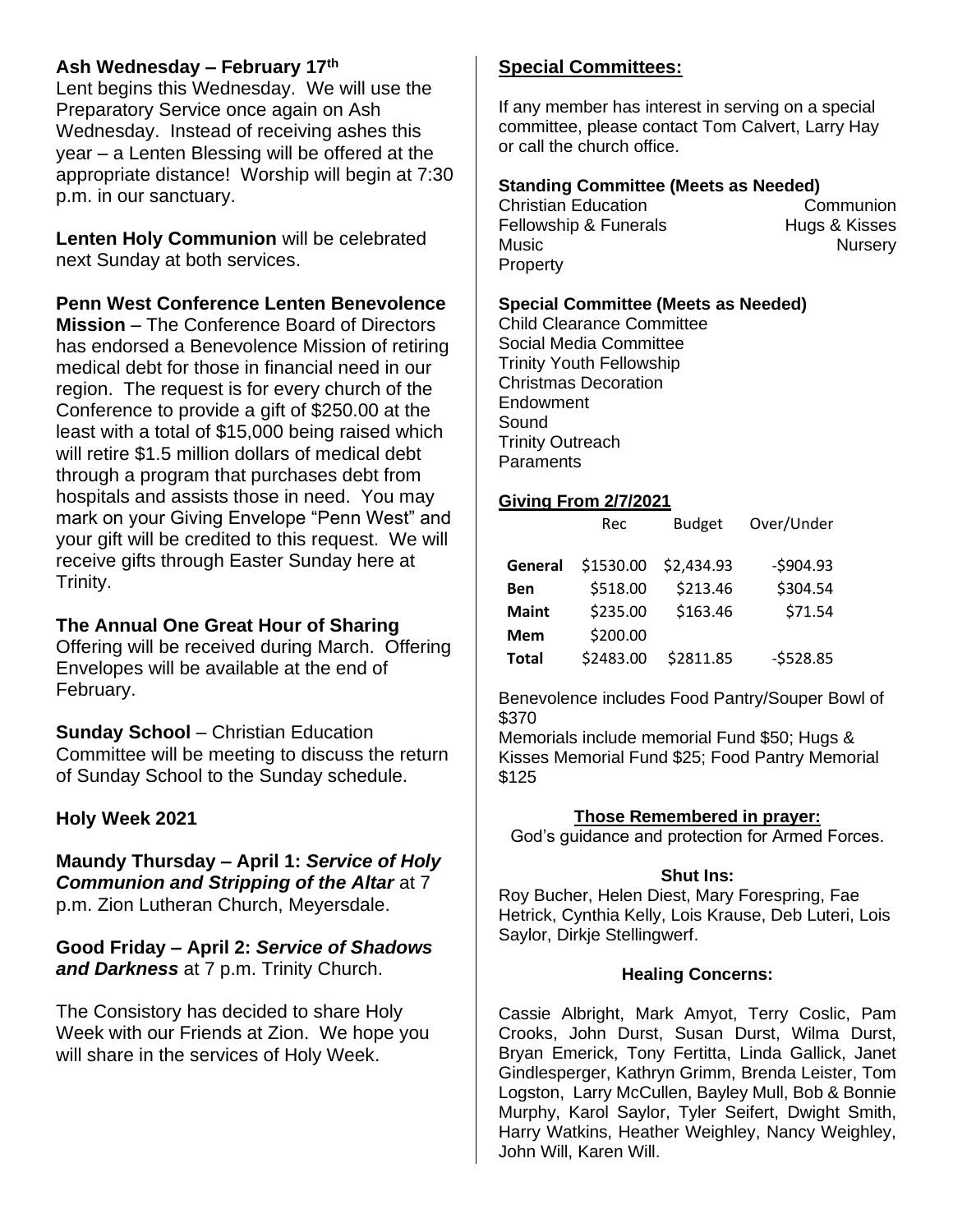We wish to thank our Church family for the many prayers and cards during our time of sorrow. Thank you to Pastor Dave for a beautiful service. We are grateful for everyone's care and love during this difficult time.

**Derron Twombly Family**

### *Where You May Find. . .*

**The Nursery:** *is on the lower level for children and their parent. A big screen TV is mounted in the room so that you may watch the service.*

### **At the Sanctuary Entrances. . .**

Large Print Bulletins Hearing Amplifiers Recycling Boxes for Bulletins *These Days –* Devotional

### **Assisting in Worship**

*Sound:* Alan Brick, Tom Croner

**The Flowers on the altar** in honor of her parents and in memory of her grandparents by Michele Romesberg

# *Trinity United Church of Christ 600 Main Street Berlin, Pennsylvania A Place Where Life and Faith Meet!*

#### *The Whole Congregation in Ministry and Assisted by*

*Pastor: Rev'd Dr. David A. Williams Secretary: Pam Bush Chancel Choir Director Emeritus: Linda Gallick Handbells: Jeanne Hillegas and Margie Zorn Financial Secretary: Renee Gindlesperger*

### *Church Contact Information*

Phone: 814-267-3234 Mail: PO Box 86, Berlin, PA 15530 Email: [berlinucc@yahoo.com](mailto:berlinucc@yahoo.com) Website: [www.berlinucc.org](http://www.berlinucc.org/)

**Pastor's Contact Information Cell Phone: 814-241-3919 E-Mail:** [uccvicar@gmail.com](mailto:uccvicar@gmail.com) 603 Fletcher Street, Berlin, PA 15530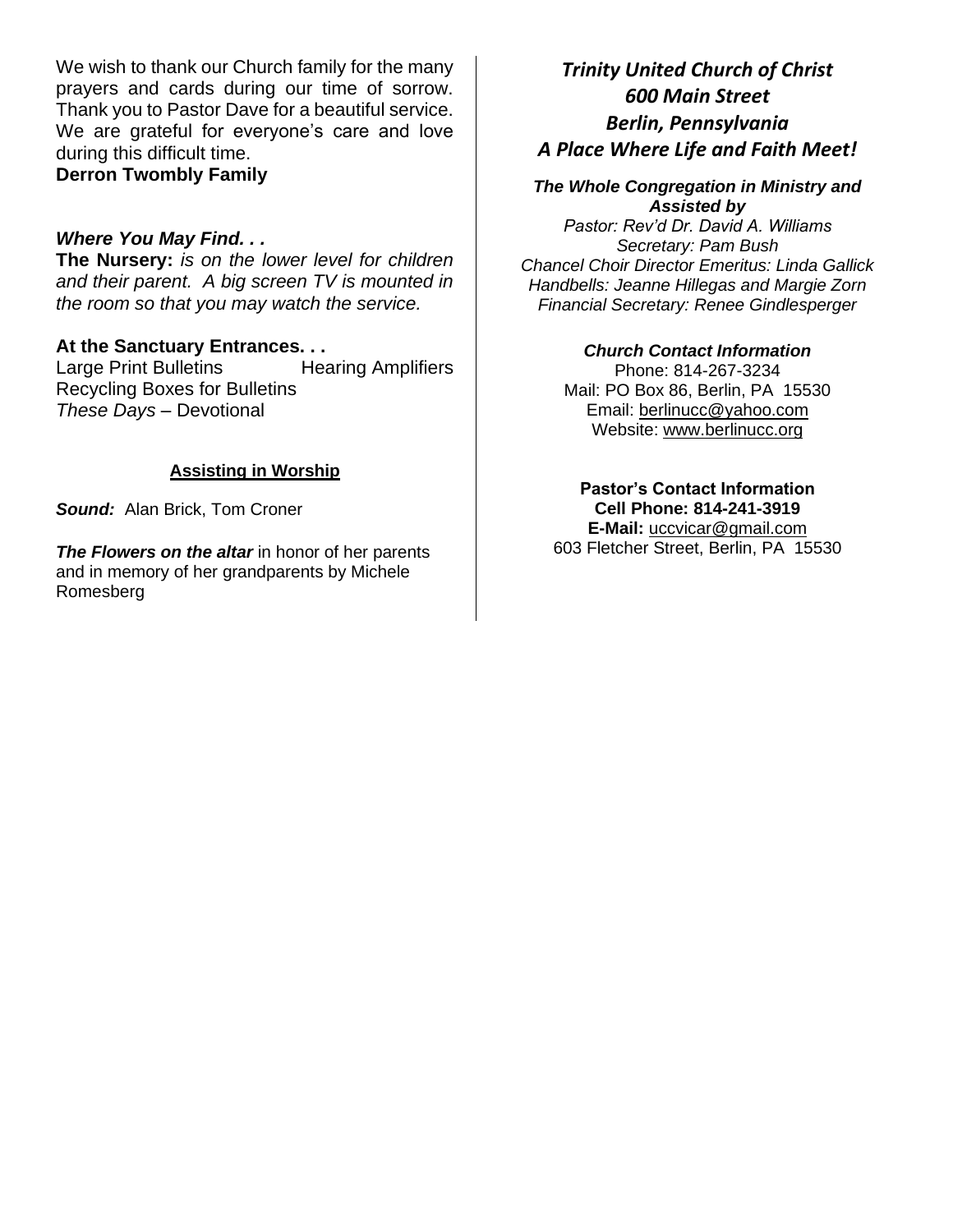**TRUST** 511 Lord Jesus, Think on Me

 $\sim$  $\sim 10$